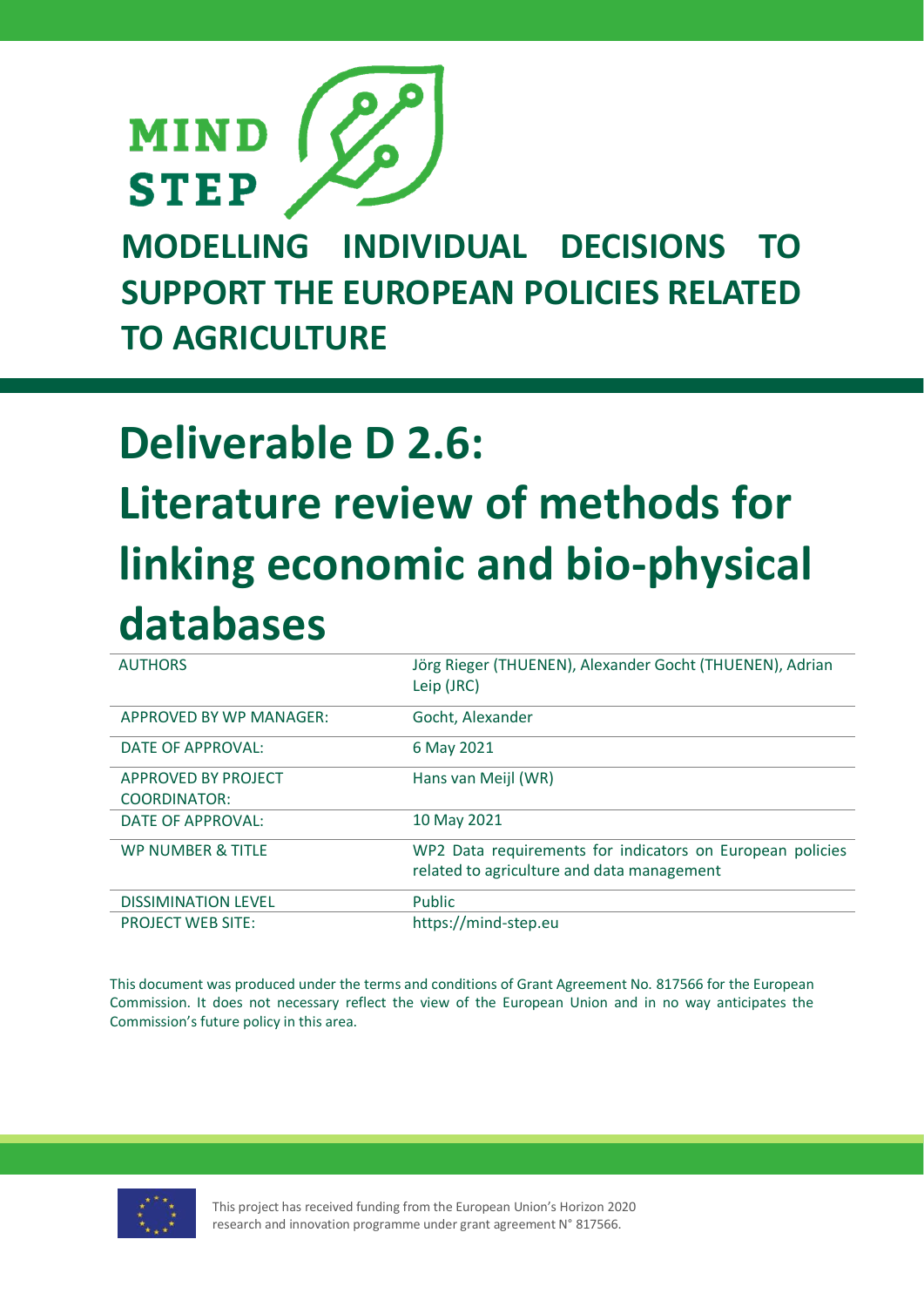



#### **GLOSSARY**

| <b>ALTZ</b>     | Altitude Zones                               |
|-----------------|----------------------------------------------|
| CAP             | <b>Common Agricultural Policy</b>            |
| CO              | Constraint optimization approach             |
| CO              | <b>Constraint Optimization Approach</b>      |
| <b>CLC</b>      | <b>Corine Land Cover</b>                     |
| EU              | <b>European Union</b>                        |
| <b>FAOSTSAT</b> | <b>FAO Statistics</b>                        |
| <b>FADN</b>     | Farm Accountancy Data Network                |
| <b>FMU</b>      | <b>Farm Mapping Units</b>                    |
| <b>FSS</b>      | <b>Farm Structure Survey</b>                 |
| <b>AROPAj</b>   | French optimisation model                    |
| <b>HSMU</b>     | <b>Homogenous Mapping Units</b>              |
| <b>IACS</b>     | Integrated Administration and Control System |
| <b>LUCAS</b>    | Land Use and Coverage Area frame Survey'     |
| LFA             | <b>Less Favoured Areas</b>                   |
| <b>MLN</b>      | Multinomial logit model                      |
| <b>N2O</b>      | Nitrous Oxide                                |
| <b>NUTS</b>     | Nomenclature of Territorial Units            |
| <b>MINDSTEP</b> | Project acronym                              |





This project has received funding from the European Union's Horizon 2020 research **1** and innovation programme under grant agreement N° 773901.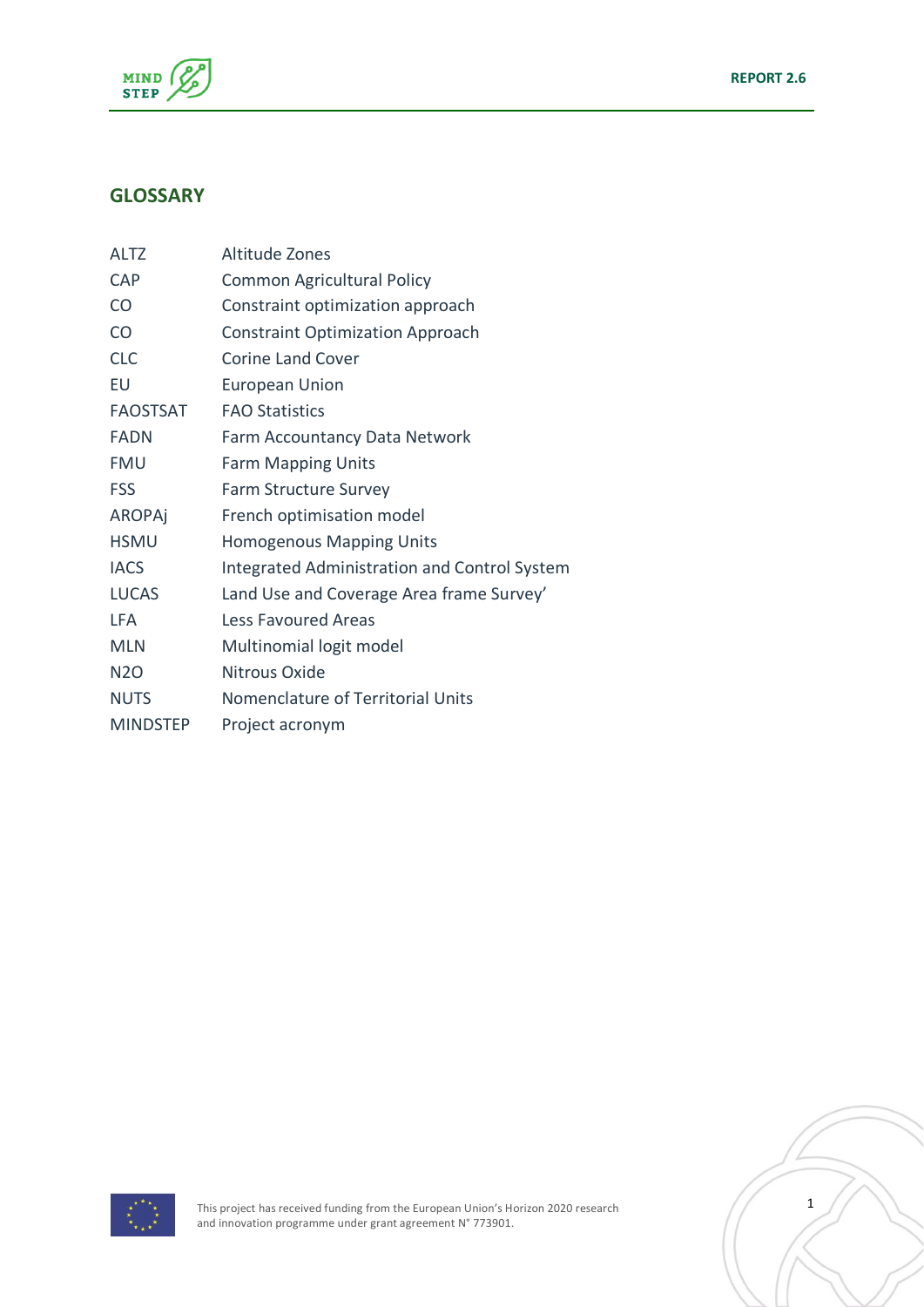

#### **TABLE OF CONTENTS**





This project has received funding from the European Union's Horizon 2020 research and innovation programme under grant agreement N° 817566.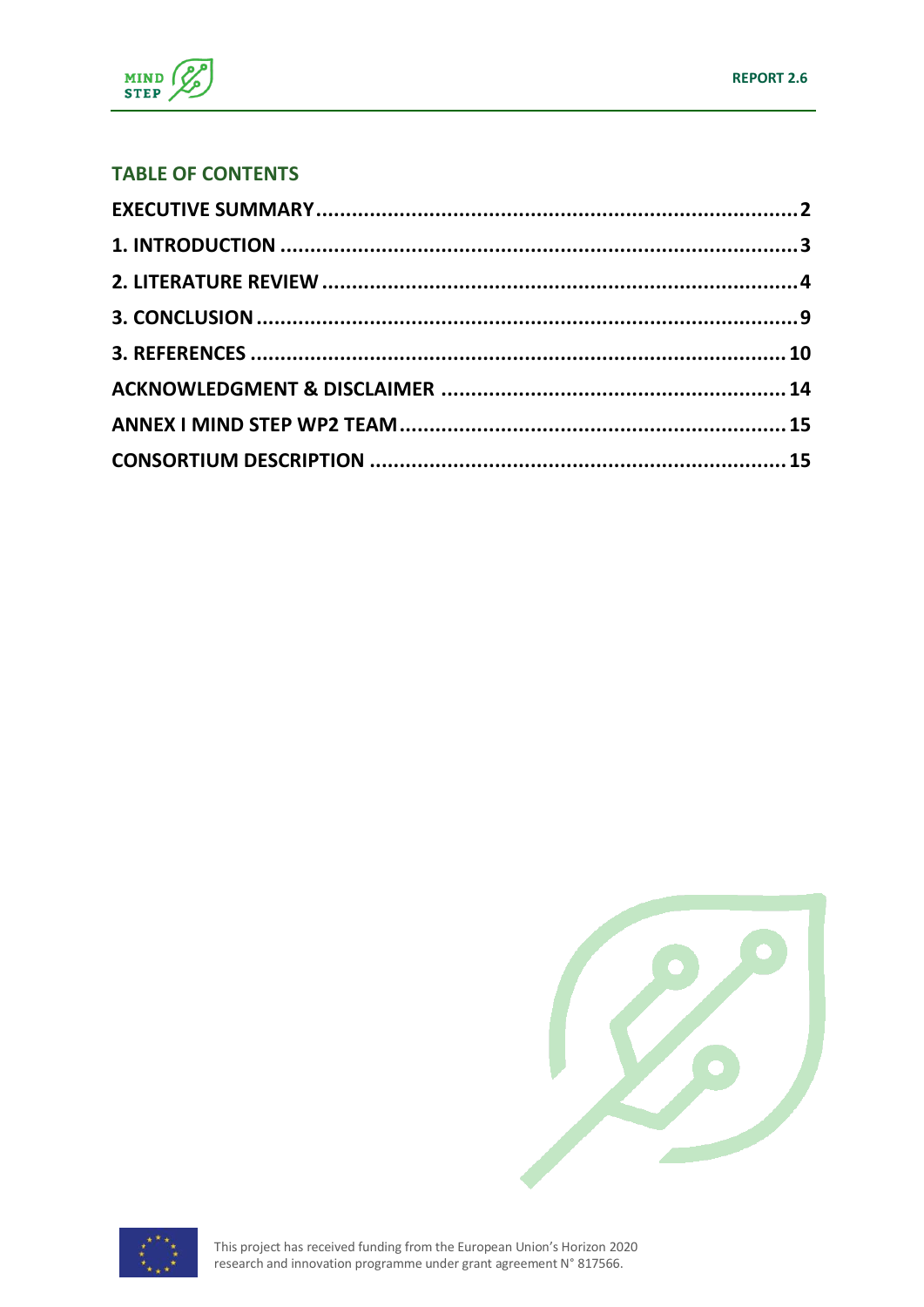





This project has received funding from the European Union's Horizon 2020 research and innovation programme under grant agreement N° 817566.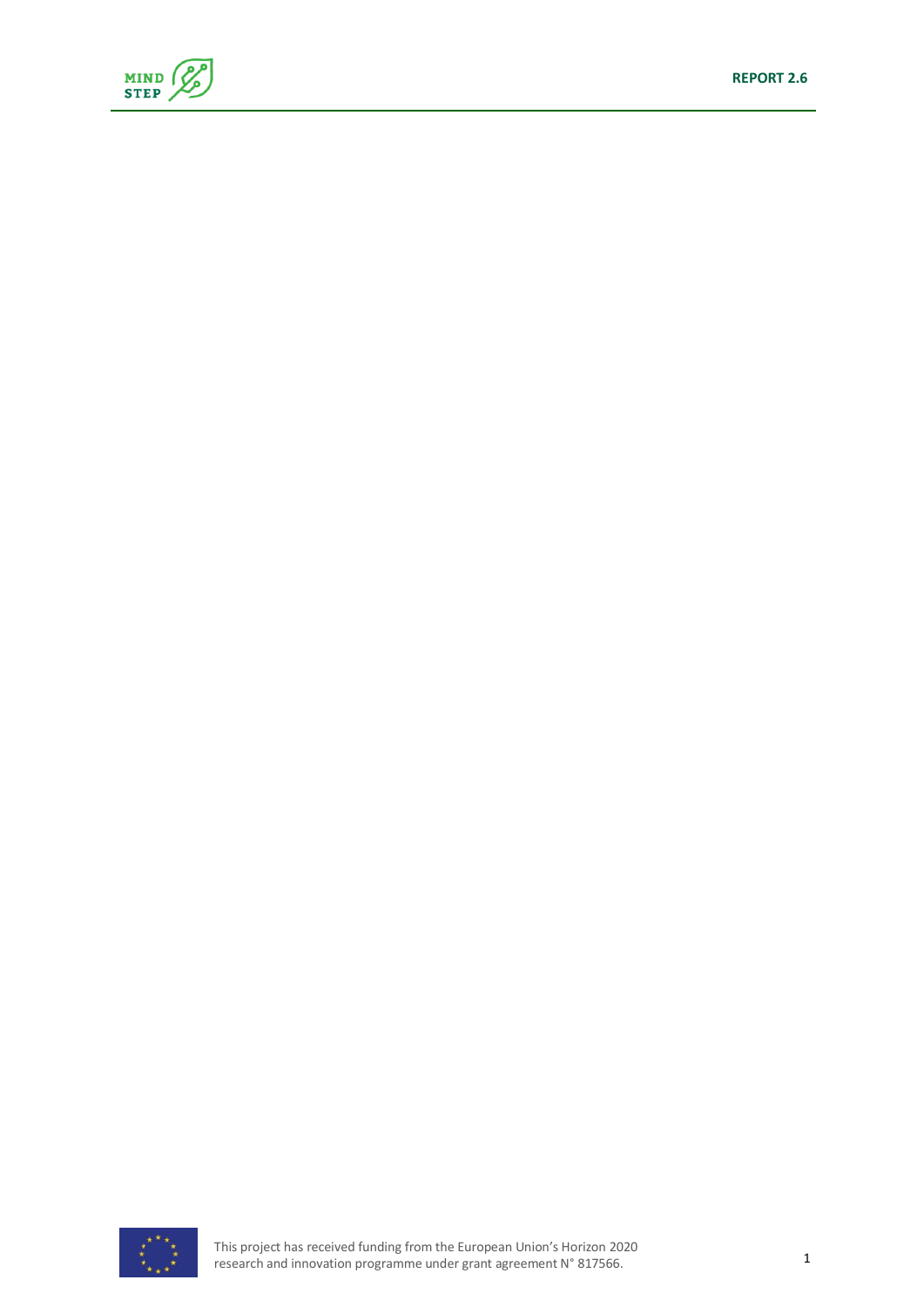

### <span id="page-4-0"></span>**EXECUTIVE SUMMARY**

This report summarizes the literature in the field of linking economic and bio-physical data. Recent CAP reforms have introduced farm-specific measures whose uptake and economic effects differ significantly between individual farms. Consequently, there is an increasing demand for micro level assessment. While for some indicators the farm location is not an issue for others accurate information of bio-physical endowments of the farm is necessary, e.g., soil erosion, landscape diversity, biodiversity or GHG emissions. However, a general limitation is that although often collected, spatial location of the farms in underlying databases are not available due to confidentiality regulations. This is also the case for the predominant data base FADN used in MINDSTEP to develop single farm models and modules. To overcome this shortcoming researchers have developed in the past different strategies to adjust their models to address spatially relevant topics. This report provides a review of existing approaches. Particular of interest for MINDSTEP are approaches at the EU scale but also approaches with a more regional focus have been reviewed. For EU wide approaches, the locations of farms are estimated as a probability estimate in a spatial unit with homogenous conditions. Land use shares and expected yields from the FADN database were assigned to spatial unit by a statistical procedure combining observations on land use and herd sizes with available aggregated information on land use, animal herd sizes or number of farms of a particular specialization in a region. Such approaches at EU scale are computationally demanding but necessary to more realistically model farmers behaviour and to better assess economic and environmental impacts of EU policies.

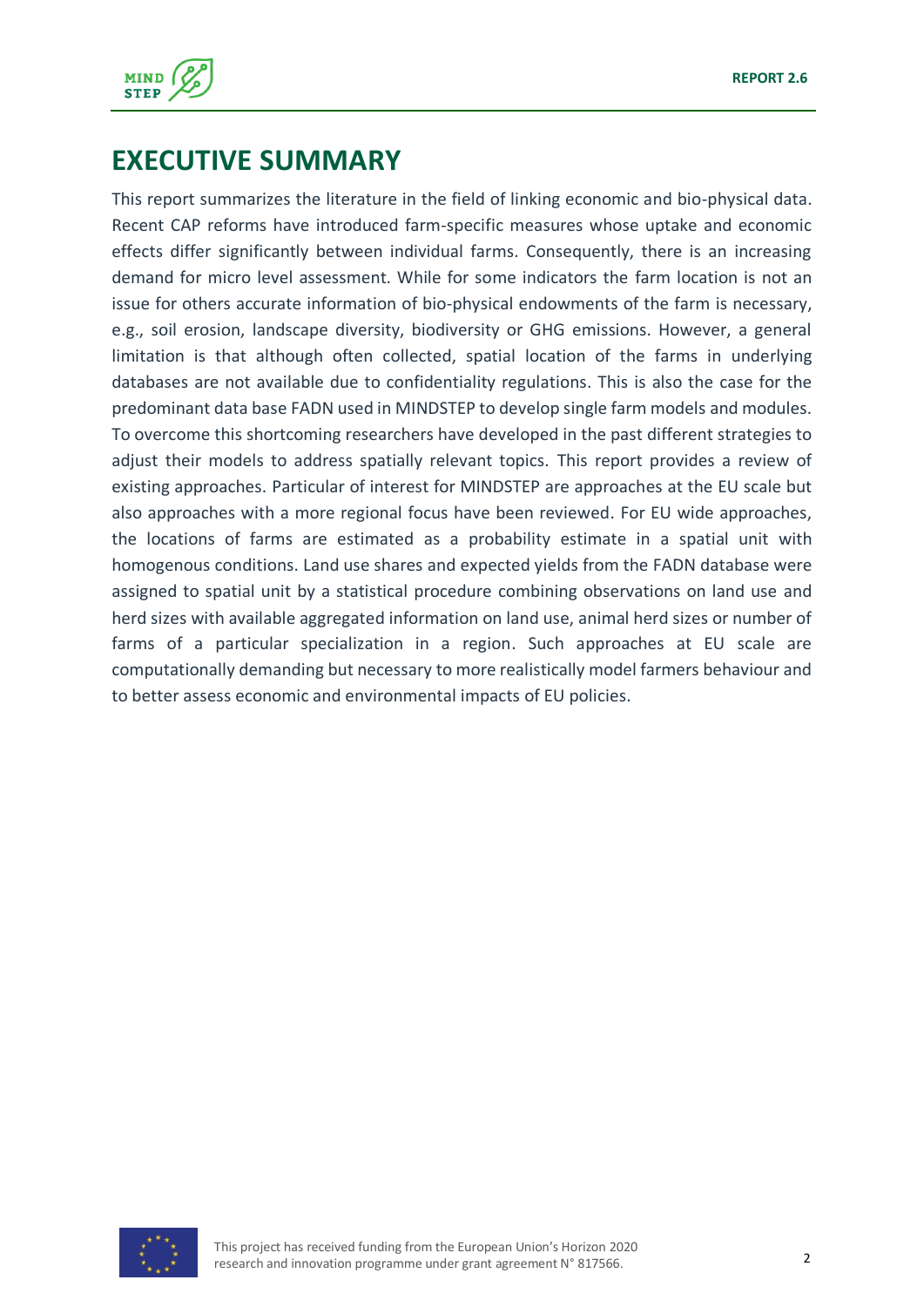

### <span id="page-5-0"></span>**1. INTRODUCTION**

The Common Agricultural Policy (CAP) has increasingly been adapted to integrate environmental concerns and one of the core objectives of the CAP is to ensure a sustainable way of farming and the provision of environmentally beneficial public goods and services. One important lesson from previous CAP evaluations is that some policy effects are difficult to assess at national or even regional levels. Moreover, recent CAP reforms have introduced a set of farm-specific measures whose uptake and economic effects differ significantly between individual farms. Consequently, there is an increasing demand for micro level assessment to fully understand farmer responses to CAP instruments and market signals and to better grasp the net effect of policy measures.

To assess such effects, individual farm models have been developed which require detailed input data. For the EU the Farm Structure Survey (FSS) collects information on the whole population of farms each 2nd or 3rd year and publishes results for administrative regions. The Farm Accountancy Data Network (FADN) contains currently around 80,000 farms, representing a population of about 5,000.000 farms in the EU and about 90% of the total agricultural production. Most farm level models for the EU represent the farm population using a sample of individual farms recorded in FADN to enhance the capability in providing scientific support for CAP impact analyses at farm micro level (Offerman et al., 2005; Kellermann et al., 2008; OECD, 2010; De Cara and Jayet, 2011; Gocht and Britz, 2011; Gocht et al., 2013; Louhichi et al., 2015; Louhichi et al., 2018; Ciaian et al., 2020).

Besides capturing economic impacts, those models also aim to contribute to assessing the environmental impacts of the CAP. Therefore, a set of agri-environmental indicators have been developed to enable the environmental assessment of policy measures. While for some agri-environmental indicators the location is not an issue (e.g. energy use), for some others, accurate information of bio-physical endowments of the farm is necessary (e.g. soil erosion, landscape diversity, or biodiversity or GHG emissions). For some indicators, such as N2O emissions from cultivated soils, a strong dependence on environmental conditions such as soil type exist. However robust data bases to develop emission factors by soil types are not yet available. Process-based models introduce further data demand and uncertainties, so that generally simple methods are preferred (Leip et al., 2011a,b). A general limitation for agricultural models is the non-availability of spatially explicit farm data, particularly for models that simulate spatially dependent ecological-economic relationships or try to capture decision-making of actors in a spatial context (Uthes and Kiesel, 2020). Although in the monitoring activities of the EU member states spatially explicit farm data are collected, they are not publicly available due to confidentiality regulations (Schmit et al., 2006).

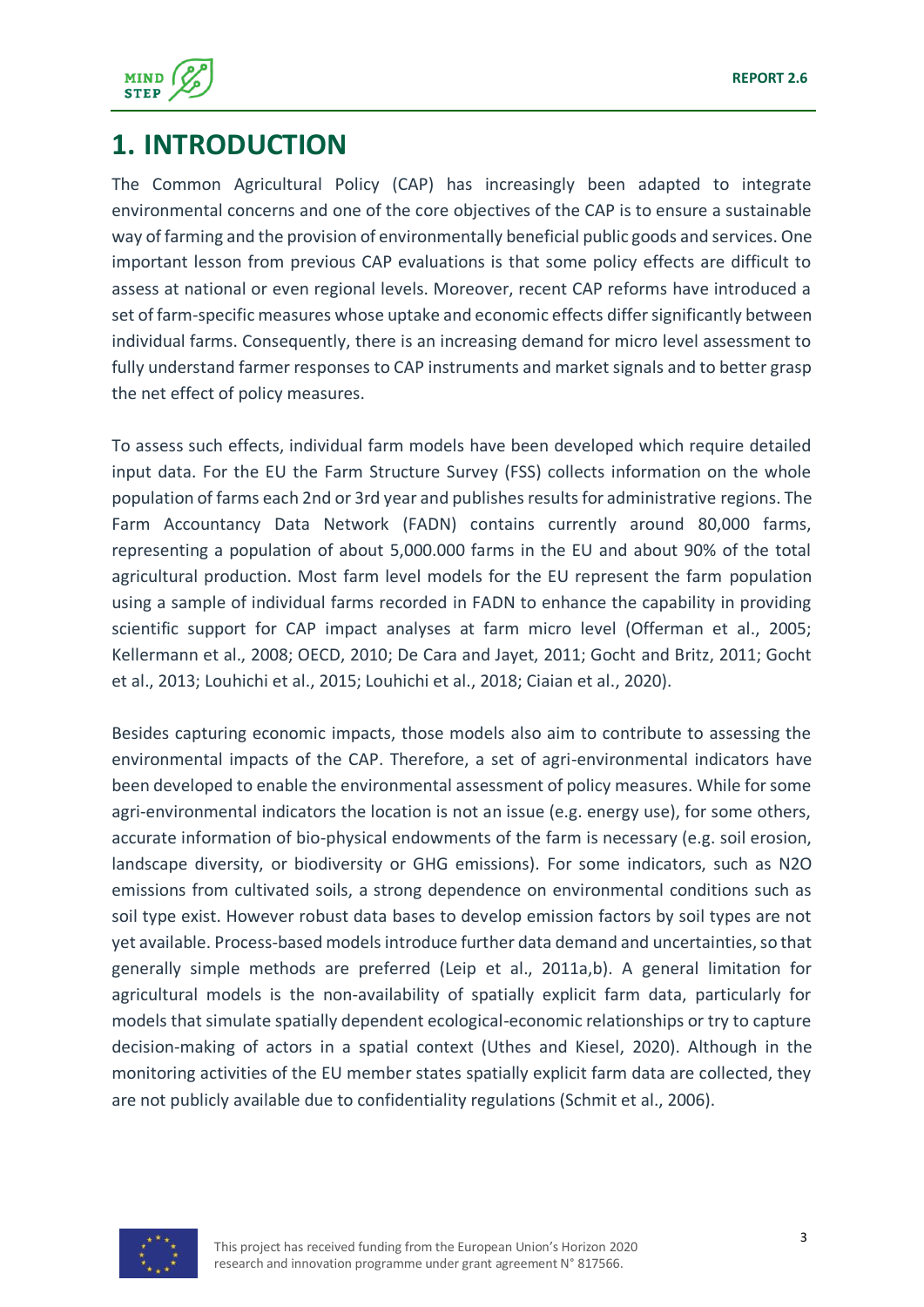

## <span id="page-6-0"></span>**2. LITERATURE REVIEW**

Without such data, researchers have developed different strategies to adjust their models to address spatially relevant topics. This problem can be addressed by combining economic and bio-physical modelling as bio-physical models use spatial information (such as climate, soil or slope …) usually available at higher spatial resolution (e.g. grids at different level of resolution – from few meters for the elevation to several kilometres for the climate). A spatial allocation of farms would make it possible to extend the analytical capabilities to agri-environmental evaluation, replacing some proxy indicators with more direct calculation and improving the aggregation of the results to more representative environmental zones.

In the literature for non-EU countries several approaches were developed to link both the farm unit with the spatial location. Kruska et al. (2003) describe a methodology for mapping livestock-oriented agricultural production systems for the developing world. Since statistical data on livestock production are often completely missing, the location was assigned based on expert rules and allocated using spatially explicit climate, soil and socio-economic criteria. Neumann et al. (2008) proposes a modelling approach spatially distributing regional livestock data using an expert-based approach defining allocation rules, and compared the results with an empirical approach. Van der Steeg et al. (2010) presented a methodology to derive a spatially explicit distribution of farming systems in the Kenyan Highlands. Their approach starts with the definition of farming systems based on a sample of about 3.000 farms. The advantage of this approach was that the exact location of each holding was known. A regression model was estimated to predict the probability to observe a farming system based on relevant environmental and socio-economic drivers. The estimated model was used to predict the farming systems for the out of sample area.

For EU related studies authors have developed different techniques for downscaling economic model results to lower spatial scales for larger regions such as the entire EU and smaller regions such as specific NUTS 3 regions.

Kempen et al. (2011) developed a method to link the farms in the FADN sample to their environmental endowment (climate, soil attributes …) at the EU-wide scale using a constraint optimization approach (CO). The locations of farms from the FADN are estimated using smallscale spatial units with homogenous conditions for farming also known as Farm Mapping units (FMU). The spatial unit was defined as an aggregation of the so-called Homogenous Mapping Units (HSMU) defined as areas within an administrative unit with homogeneous location factors (Leip et al., 2008). The dataset of HSMU was developed in the CAPRI-DynaSpat project. Within this project Homogeneous Spatial Mapping Units (HSMUs) were defined using a Geographical Information System (Kempen et al., 2007 and Leip et al., 2008). Land use shares and expected yields were assigned to each HSMU by a statistical procedure combining grid observations on land use with available aggregate information at regional level. Information on less favoured areas (LFA) and altitude zones (ALTZ) can be added by overlaying HSMU

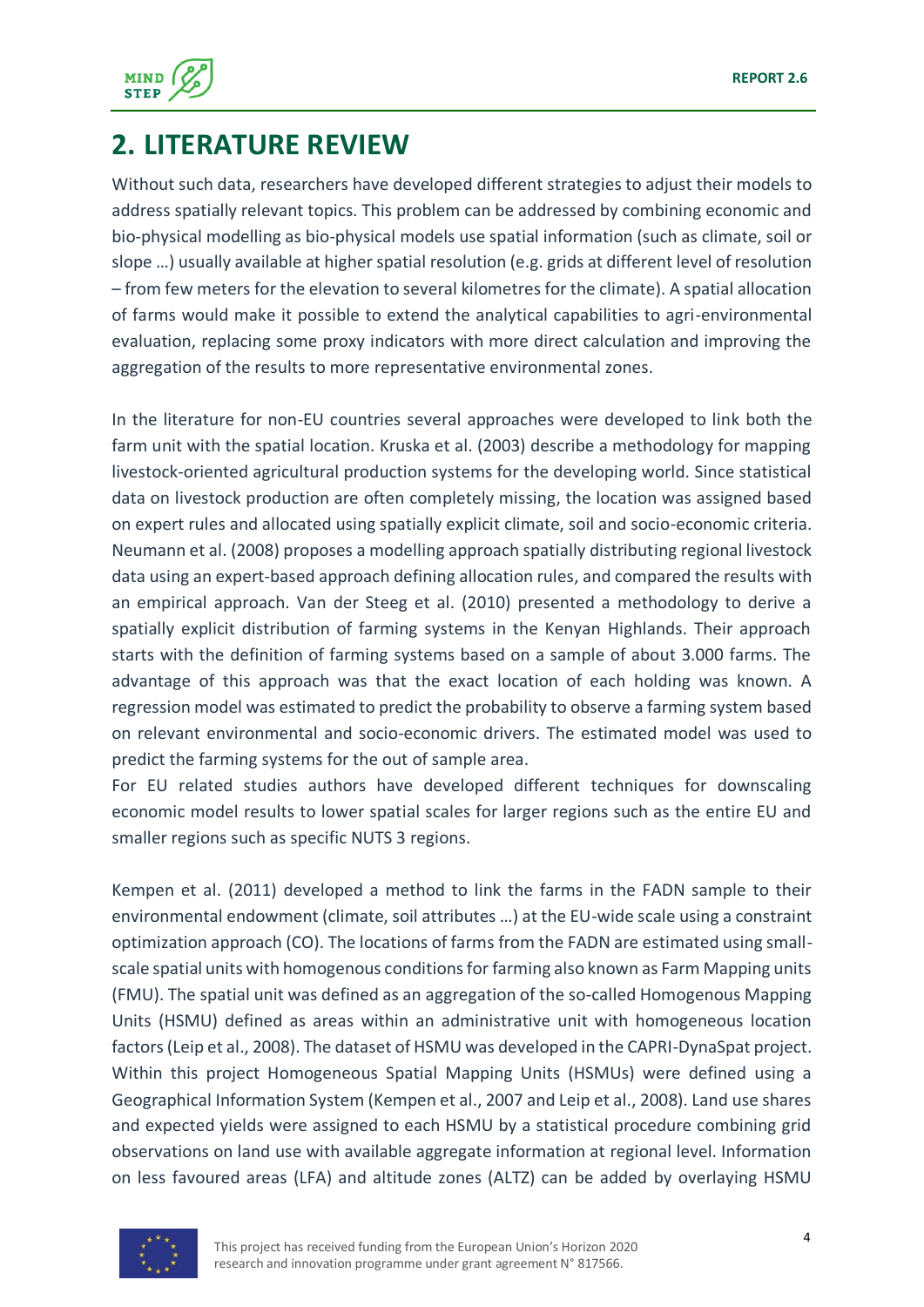

boundaries with specific thematic maps. Kempen et al. (2011) aggregated the relevant attributes of the HSMUs to approximately 15,000 FMUs for the EU-15. The estimation allocates farms with the same ALTZ and LFA status. They estimated a matrix, indicating the percentage of a farm located in a FMU. As a single farm in the FADN sample represents many similar farms, this percentage can also be understood as the share of these farms being allocated to a specific FMU. The farm production mix and yields in FADN should match with the highest possible consistency with those of the spatial units using an optimisation approach by maximizing the probability. For the estimation of the probability, whether or not a farm is located in a certain FMU, Kempen et al. (2011) applied a constrained optimization model. This approach first measures the statistical fit between similar variables (e.g. yields for wheat (py0), share of wheat (ps0)) in FADN and the corresponding land mapping unit. The second step ensures consistency by maximising the similarity over all farms and the spatial unit. For this purpose, a Bayesian highest posterior density concept (see Heckelei et al., 2008) is applied allowing to measure "similarity" with respect to several criteria simultaneously satisfying regional consistency constraints. The resulting spatial allocation of FADN holdings including spatially dependent environmental indicators, extend the analytical capabilities to agri-environmental evaluation and improves the aggregation of the results to more representative environmental zones (e.g. Nitrate Vulnerable Zones, Areas with Natural Constraints).The authors of the study concluded that the used prior information was insufficient to allocate certain farm types and proposed to further develop the spatial unit such that it represents homogenous regions of farming systems, instead of single production systems. Results showed that the suitability of prior information seems to depend on the characteristics of the farm as the prior information on land use shares improves the allocation results for arable and dairy systems, which have a strong land dependence and land use share. However, for farming systems with low or no link to land-use (e.g. pigs, poultry) or farm types with low UAA per farm (horticulture, permanent crops), results were quite weak.

The approach by Kempen et al. (2011) has been used by other studies at EU-scale. Andersen (2017) investigates the scope of perceiving the agricultural landscapes of the European Union as patterns of different farming systems and landscape elements in homogeneous biophysical and administrative endowments. The link of the spatial framework and the typology of farming systems is based on the constrained optimisation approach, matching farm attributes and spatial characteristics subject to consistency constraints. In this study farming systems are a group of farms with the same size, intensity and land use class within an area with homogenous administrative, climatic and soil conditions for farming which can is used to map the farming component of the European agricultural landscapes, to describe the pattern of farming systems in each landscape and to calculate indicators of the spatial organisation of the farming systems.

The mentioned shortcomings in Kempen et al. (2011) have been addressed in several projects for the European Commission conducted by the JRC, Eurocare and Thuenen-Institute to

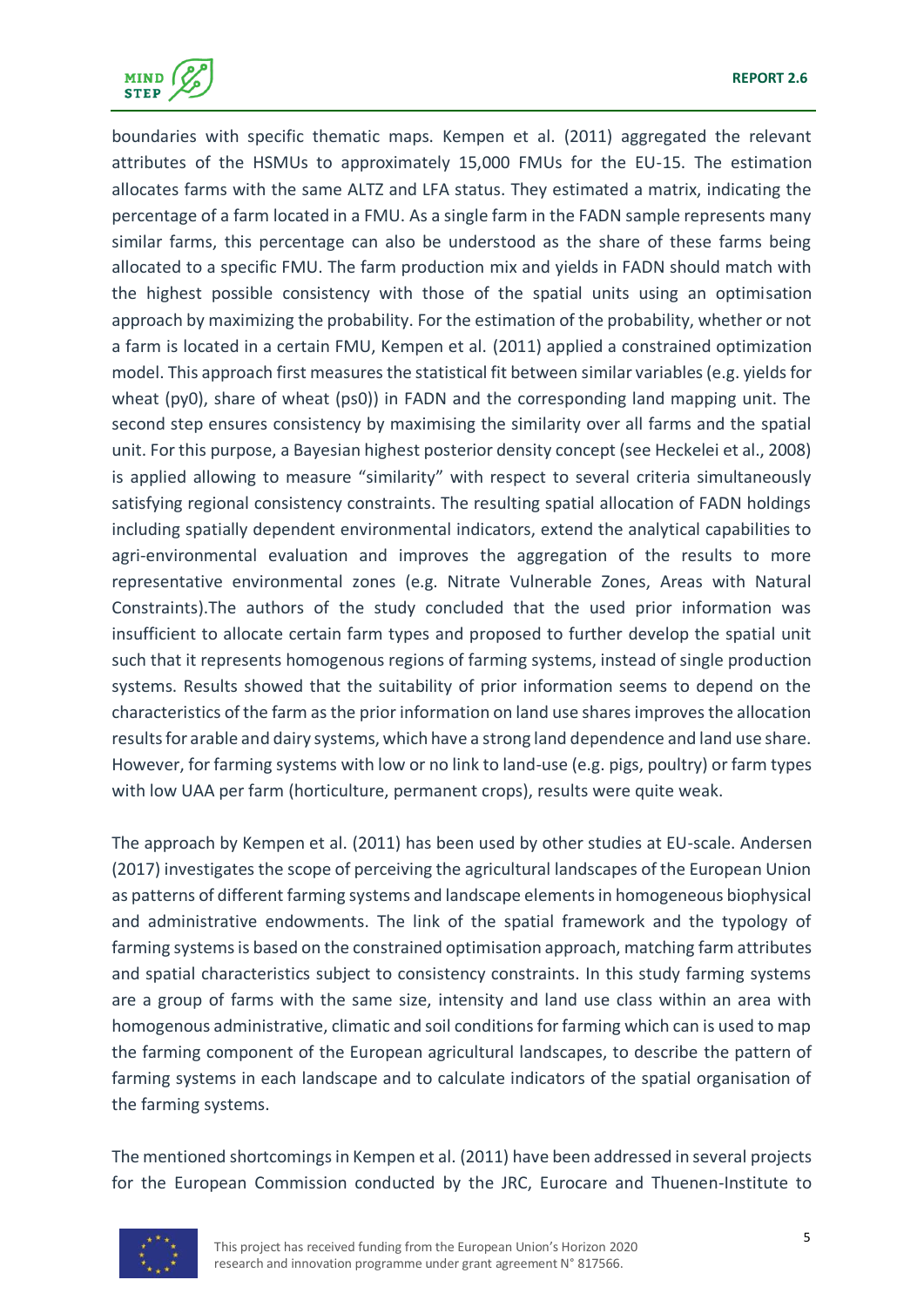

further improve the allocation mechanism. Major improvements to the study of Kempen et al. (2011) include the usage of the statistical representation factor attached to each FADN farm to allocate them to the spatial units instead of allocation of a particular FADN farm exclusively to the one spatial unit. Instead of HSMU a new initial spatial unit HSU (Homogeneous Spatial Unit) is used to define farm mapping untis (FMU). HSUs have a finerscale spatial clustering driven by the search for homogeneity with regard to selected environmental factors (see Lamboni (2016) for further details). In addition, data from Eurostat containing information about the share of UAA (utilised agricultural area) per farm type on a 10km<sup>2</sup> grid level is integrated as an additional constraint and used as prior information in the CO model. The estimation results for the whole EU were compared with data from FSS to validate the modified allocation procedure. Results showed that the additional prior information on farm types greatly improved the allocation for farm types particularly for "land-independent" farm types with low UAA per farm throughout whole Europe.

Also using the data calculated with the method from Leip et al. (2008) as a basis, Hutchings et al. (2012) developed an approach to extend the data to field operation timelines. Briefly, the crop shares per HSMU were processed by a 'crop rotation generator' estimating plausible crop sequences. Livestock density time series were generated using FAOSTSAT trends. Using climate data weather data and crop phenology data from the MARS meteorological database<sup>1</sup>, a timeline model calculated for each spatial unit tillage, sowing, fertilizer application, grazing and cutting, and harvesting dates. This information was then used by process-based biophysical models running at (sub) daily time steps.

For the EU-15 based on FADN data from 2002, Cantelaube et al. (2012) use geographical downscaling to map outputs provided by an economic optimization model AROPAj (Galko and Layet, 2011; Jayet 2020) by estimating FADN farm-group probabilities within EU-regions. The definition of farm groups is based on altitude level, farm type and economic size unit. To downscale results from AROPAj a two-step procedure is used. The FADN regions are divided into 100 x 100 m grid cells. In the first step remote sensing data for land from Corine Land Cover (CLC) is combined with land use survey data from the 'Land Use and Coverage Area frame Survey' LUCAS carried out by Eurostat<sup>2</sup>, weather data from the European MARS meteorological database<sup>3</sup> and soil characteristics from the European Soil Database<sup>4</sup>. Then a multinomial logit model (MLN) is estimated separately for every FADN region relating the land cover/type of crops with the other physical data, consisting of the CLC classes (altitude, slope,

<sup>4</sup> <https://esdac.jrc.ec.europa.eu/content/european-soil-database-v20-vector-and-attribute-data>



<sup>1</sup> https://agri4cast.jrc.ec.europa.eu/DataPortal/Index.aspx

<sup>2</sup> <https://ec.europa.eu/eurostat/web/lucas>

<sup>3</sup> https://agri4cast.jrc.ec.europa.eu/DataPortal/Index.aspx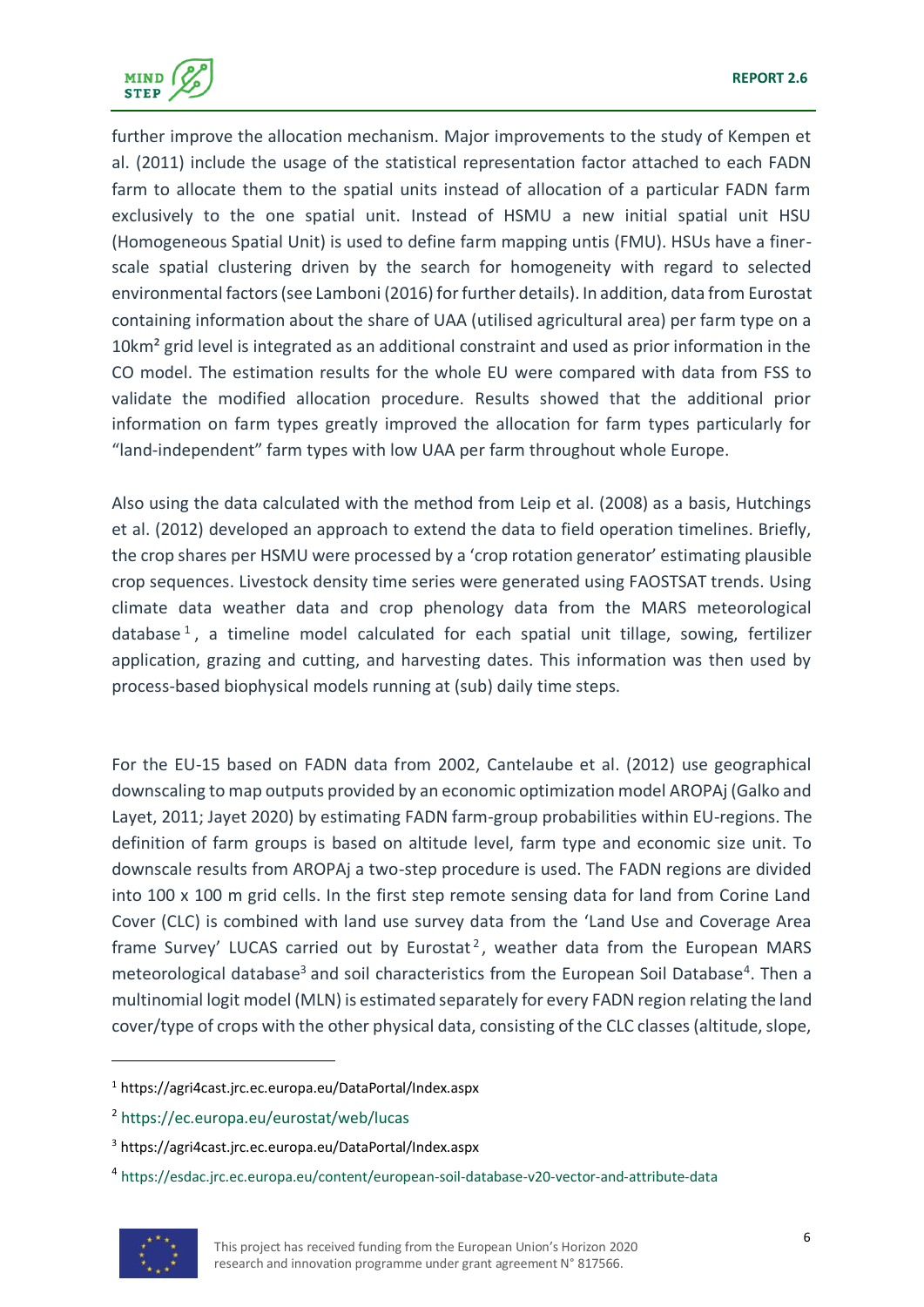

climatic parameters and soil characteristic parameters) resulting in prior estimates of crop location. In this step information provided by the FADN database such as the regional proportion of land cover related to the various crops is not considered. The second step consists of estimating the likely location of regional farm-groups through prior estimates for crop location in the preceding stage by minimising the difference between the estimated land use share, derived from probabilities by the MLN model and the observed land use share which is derived from the FADN data. For this, a cross-entropy approach is used so that probabilities of presence of different crops are attributed to each grid cell (see Chakir (2009) for further details). The mapping of the farm groups and hence the linkage between farmgroups and geo-referenced indicators of activities is based on the area devoted to the different agricultural activities (crop categories) for each farm group. In other words, the probability of a farm group to be located in a specific grid cell refers to the relative contribution of a farm-group (within a region) to the share of agricultural activities present into one specific cell belonging to the regional territory (with convenient altitude restriction). In contrast to Kempen et al.(2011) focusing on agricultural activities mapping from homogeneous soil mapping units (HSMU) influenced by economic agents, the approach of Cantelaube et al. (2012) focuses on the mapping of economic agents representative of agricultural activities observed at a certain period. However, the approach of Cantelaube et al. (2012) in comparison to Kempen et al. (2011) does not provide information about the quality of results for "land-independent" farm types with low UAA per farm and the approach has not been evaluated with regard to the actual distribution of farm types using the FSS data base.

In the literature many case specific studies not aiming at developing general spatial allocation methods for farms in the EU exist. Temme and Verburg (2011) proposed a disaggregation approach for assessing changes in agricultural land use intensity for changes in the CAP between 2000 and 2025. In this study the LUCAS data on nitrogen inputs are related from outputs of the CAPRI model as a first step. Afterwards nitrogen inputs are spatially disaggregated using 49 environmental co-variates at 1 km × 1 km. In a study of Guiomar et al. (2018) a map of Europe has been developed showing regions where small farms have different degrees of importance, in relation to the regional context of agriculture and the territorial characteristics on a NUTS-3 level. In contrast to previous studies estimating the distribution of different farm types in Europe (e.g. Kempen et al., 2011; Andersen, 2017) this study aims at better considering the particular context of each region for small farms in the EU.

The discussed studies how that different options are available for relating spatial and economic scales. Uthes and Kiesel (2020) state that the usefulness of different approaches depends on the focus and the geographical scale of analysis. They argue that from an EU perspective, it is tolerable to create homogenous entities and to assume that a region is managed by one representative FADN farm type (e.g. Kempen et al., 2011; Andersen, 2017).

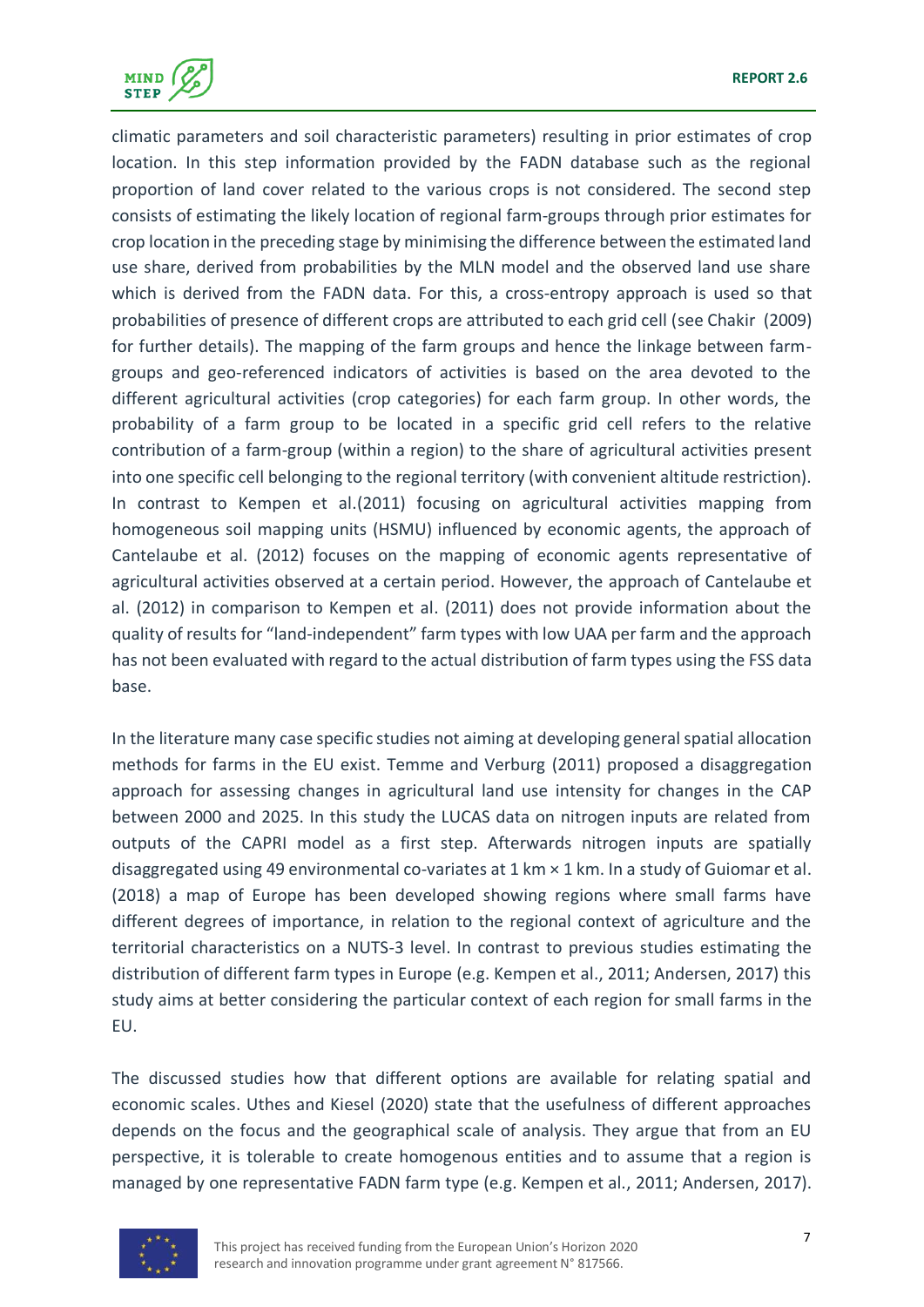

However, for lower scale spatial analyses the differences within these entities, differences in the behaviour of farm types as well as the interactions between farms become increasingly relevant. Particularly for smaller regions, studies use a synthetic landscape approach (Saura and Martinez-Millan, 2000; Li et al., 2004; Kellermann et al., 2008). Farms are placed on a grid of the area under study by ensuring that the localization of the farms fulfils the area claims of the farms e.g. using the share of land of a particular type in the total area of farms or farm types (Happe et al., 2006). The synthetic landscape approach was used in the literature for estimating the relationship between on-farm compliance costs and environmental effects of grassland extensification for a regional farm population in Germany (Uthes et al., 2010), or to assess the impacts of changes in the direct payment regime of the EU's agricultural policy on the land market activities of farm populations in different EU regions (Happe et al., 2008; Uthes et al., 2011).

In the literature current synthetic landscape approaches use a relatively coarse resolution (1ha x 1ha) and simple techniques by considering only the grassland share in the total area of farms or farm types (e.g. Uthes et al., 2010, Uthes et al., 2011).

In a recent study of Uthes and Kiesel (2020) the authors aim at improving the synthetic landscape approach in terms of resolution (25m x 25m), by considering landscape parameters in the allocation of farms as well as allocation quality indicators that allow for an assessment of the overall allocation result. The main data source is the Integrated Administration and Control System (IACS) by the State Office for Consumer Protection, Agriculture and Land Re-Planning in Brandenburg. This dataset includes an identification system for all farms in an administrative area, covering information on the type of farming, type of business, aggregated spatial information (such as total area, arable area, grassland area, individual crop areas etc.). In addition, it contains the Land Parcel Identification System (LPIS) covering all agricultural land parcels managed by these farms. For the spatial allocation procedure various variables are used such as the total arable area, total grassland area, average arable land quality (measured by the German Ackerzahl) and grassland quality (measured by the German Grünlandzahl), number of hectares located in protected areas for meadow birds and Natura 2000, and the Landbaugebiet to which a farm belongs which is a larger area with similar conditions for farming e.g. soil for agricultural use is suitable for wheat and sugar beets. Based on the actual spatial distribution of the IACS farm parameters it is assumed that a farm can only be located within a certain circle, in which the real landscape parameters are highly consistent with those reported in the IACS farm data set. Each pixel of the arable and grassland is assumed to be a potential centre point for each farm. As a first step in the allocation procedure all spatial data were converted to raster format (25 x 25 m), separately for arable and grassland and 30 radii were predefined representing the frequency distribution (quantiles) of farm sizes in the study area. For each pixel of arable land and grassland, and each of the predefined radii, the area shares of the landscape parameters from the IACS farm data set in the resulting circles were calculated. In the second step quality indicators are

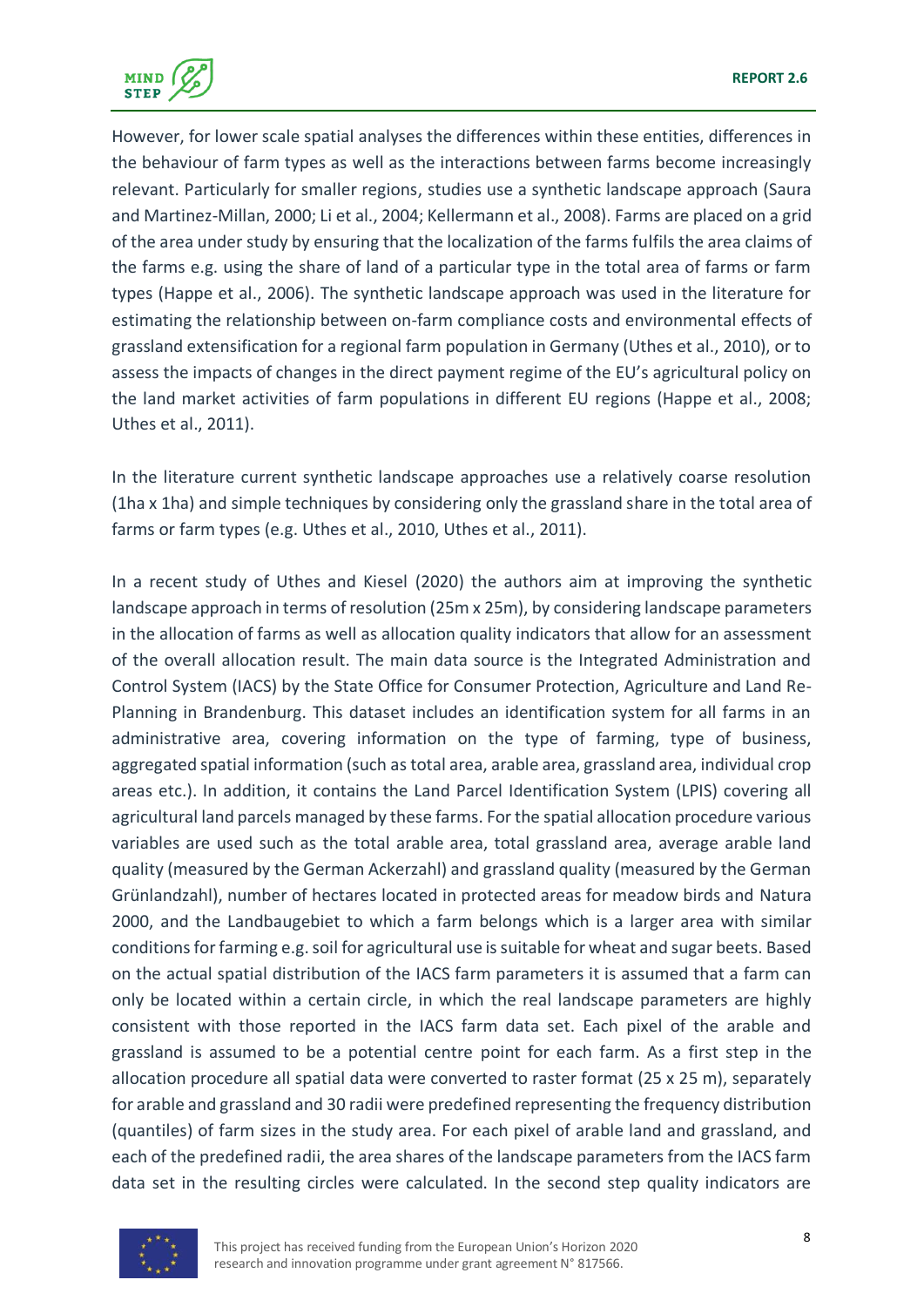

calculated which express the degree of equivalence between aggregated spatial farm characteristics reported in the IACS farm data set with the landscape parameters assigned to the farms through their spatial allocation. In this step the optimal arable land and grassland radii for each pixel and farm is identified by choosing the radii with the highest equivalence between area of arable and grassland observed in the circles with data reported in the IACS. Following this principle additional quality indicators are calculated by comparing allocated landscape parameters with those reported in the IACS farm data set. As a last step the weighted allocation quality for each pixel and farm is calculated by summation of the individual quality indicators multiplied by their assigned weights which sum up to one. Based on the pre-calculated weighted allocation quality the spatial allocation of the farms to the land is an iterative process. The allocations are carried out with decreasing potential weighted allocation quality. For each farm, the potential centre points are grouped according to their weighted allocation quality and sorted in descending order which reduces the available area for subsequent farms. The overall allocation quality was relatively high for the considered German case study region Ostprignitz-Ruppin (NUT3 level).The authors conclude that this approach is well suited for smaller regions with sufficient data quality and suitable to link farm data and spatial data to generate a more realistic synthetic landscape of farm locations for use by agro-economic models, such as mathematical optimization models and/or agentbased models, compared to other studies that used simpler spatial allocation procedures. However the computational time of this approach is high and it has not been tested yet in other regions.

## <span id="page-11-0"></span>**3. CONCLUSION**

In MIND STEP the method of Kempen et al. 2011 will be used as it is the only approach covering the whole EU-27, particularly land-independent farm types (pig poultry) and farm types with low UAA per farm (horticulture, permanent crops) and where the results have been evaluated with European FSS data. Other studies using methods such as the synthetic landscape approach (e.g. Uthes and Kiesel 2020) for a specific region could be better suited for smaller regions but require highly dissaggregated data with sufficient data quality and have not been tested yet in other regions throughout Europe. The CO model used in Kempen et al. 2011 will be further improved in MIND STEP by updating the FADN data from 2012 to 2018 and replacing the HSU (Homogeneous Spatial Unit) with a new initial spatial unit FSU (Farm structure unit) which are part of exactly one FSS 10  $km^2$  grid cell and provide detailed information about nutrients flows. The prior data for the CO approach containing information about the share of UAA per farm type on a 10km<sup>2</sup> grid level will be based on FSS data from 2010. The computed probabilities for a specific FADN farm to be located in a spatial unit allows to link economic behaviour to climatic, soil and landscape information and will be used by other models like IFM-CAP in task 2.6 as well as for spatial econometric or machine learning approaches.

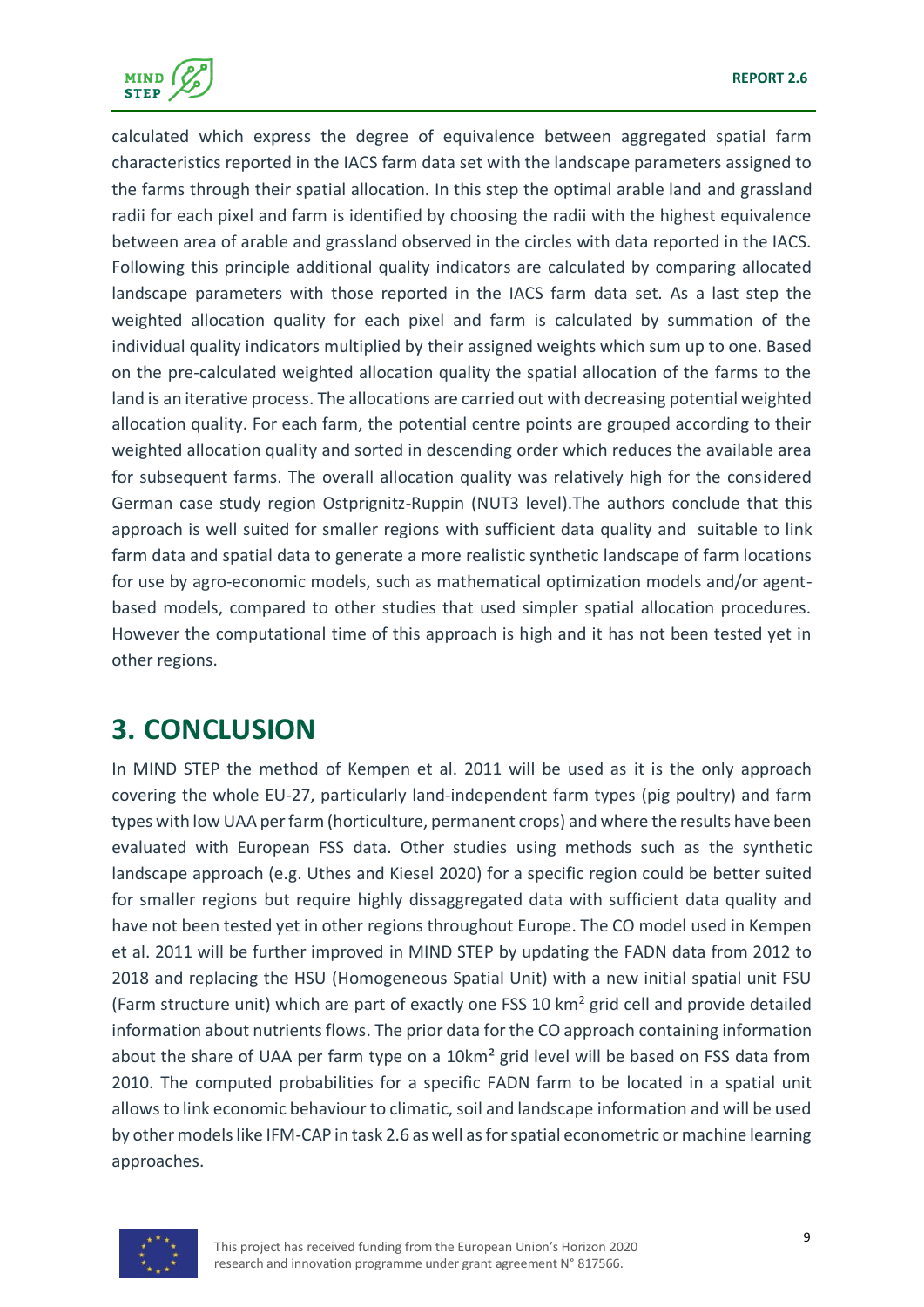

### <span id="page-12-0"></span>**4. REFERENCES**

Andersen, E. (2017). The farming system component of European agricultural landscapes. European Journal of Agronomy, 82, 282-291.

Cantelaube, P., Jayet, P.A., Carré, F., Bamps, C., Zakharov, P. (2012). Geographical downscaling of outputs provided by an economic farm model calibrated at the regional level. Land Use Policy, 29, 35–44.

Chakir, R. (2009). Spatial downscaling of agricultural land-use data: an econometric approach using cross entropy. Land Economics, 85(2), 238-251.

Ciaian, P., Espinosa, M., Louhichi, K., Perni, A., Publique, I. U. E., & Thiverval-Grignon, F. (2020). Farm Level Impacts of Trade Liberalisation and CAP Removal Across EU: An Assessment using the IFM-CAP Model. The German Journal of Agricultural Economics, 69(2), 108–126

De Cara, S. and Jayet, P.A. (2011). Marginal abatement costs of greenhouse gas emissions from European agriculture, cost effectiveness, and the EU non -ETS burden sharing agreement. Ecological Economics, 70, 1680–1690.

Galko, E., & Jayet, P. A. (2011). Economic and environmental effects of decoupled agricultural support in the EU. Agricultural Economics, 42(5), 605-618.

Gocht, A. and Britz, W. (2011). EU-wide farm type supply models in CAPRI – how to consistently disaggregate sector models into farm type models. Journal of Policy Modeling, 33, 146–167.

Gocht, A., Britz, W., Ciaian, P. and Gomez y Paloma, S. (2013). Farm type effects of an EU-wide direct payment harmonisation. Journal of Agricultural Economics, 64, 1–32.

Guiomar, N., Godinho, S., Pinto-Correia, T., Almeida, M., Bartolini, F., Bezak, P., ... & Wästfelt, A. (2018). Typology and distribution of small farms in Europe: Towards a better picture. Land use policy, 75, 784-798.

Happe, K., Kellermann, K., & Balmann, A. (2006). Agent-based analysis of agricultural policies: an illustration of the agricultural policy simulator AgriPoliS, its adaptation and behavior. Ecology and society, 11(1).

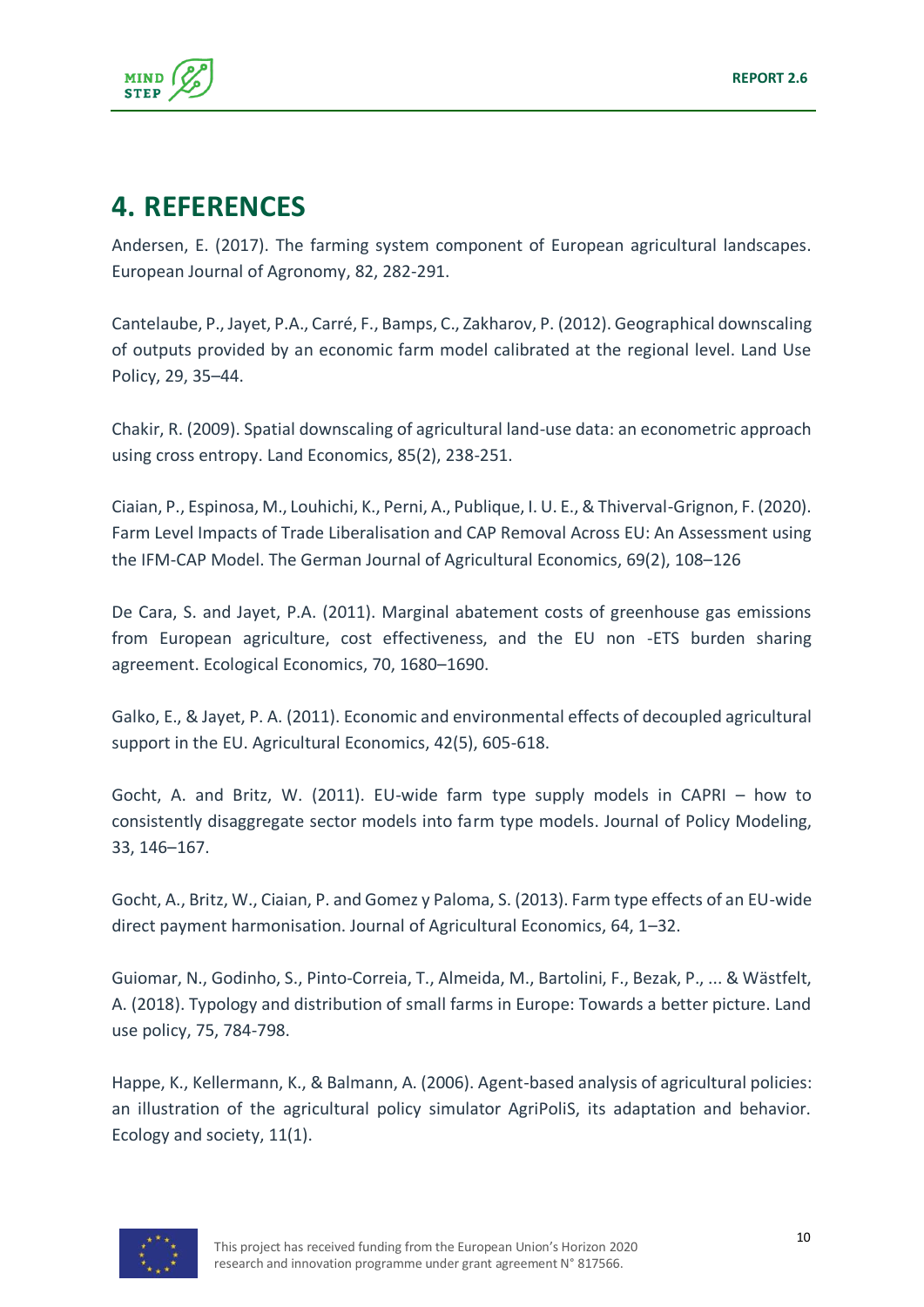

Heckelei, T., Mittelhammer R., Jansson T. (2008). A Bayesian Alternative to Generalized Cross Entropy Solutions for Underdetermined Econometric Models. Agricultural and Resource Economics, Discussion Paper, Institute for Food and Resource Economics, Bonn. https://ideas.repec.org/p/ags/ubfred/56973.html#download

Hutchings, N.J., Reinds, G.J., Leip, A., Wattenbach, M., Bienkowski, J.F., Dalgaard, T., Dragosits, U., Drouet, J.L., Durand, P., Maury, O., de Vries, W. (2012). A model for simulating the timelines of field operations at a European scale for use in complex dynamic models. Biogeosciences 9, 4487–4496. https://doi.org/10.5194/bg-9-4487-2012

Jayet, P.-A., Petsakos, A., Chakir, R., Lungarska, A., De Cara, S., Petel, E., Humblot, P., Godard, C., Leclère, D., Cantelaube, P., Bourgeois, C., Clodic, M., Bamière, L., Ben Fradj, N., Aghajanzadeh-Darzi, P., Dumollard, G., Isbăşoiu, A., Adrian, J., Pilchak, G., Bounaffaa, M., Barberis, D., Assaiante, C., Ollier, M., Henry, L., Florio, A., Chidami, I., Gossiaux, E. (2020). The European agro-economic AROPAj model. INRA, UMR Economie Publique, Thiverval-Grignon. https://www6.versaillesgrignon.inra.fr/economie\_publique\_eng/Research-work.

Kellermann, K., Happe, K., Sahrbacher, C., Balmann, A., Brady, M., Schnicke, H. and Osuch, A. (2008). AgriPoliS 2.1 – Model Documentation. Technical Report, Leibniz Institute of Agricultural Development in Transition Economies (IAMO), Halle.

Kempen M., Elbersen, B. S., Staritsky, I., Andersen, E., and Heckelei, T. (2011). Spatial allocation of farming systems and farming indicators in Europe. Agriculture, Ecosystems & Environment, 142 (1-2), 51-62.

Kruska, R.L., Reid, R.S., Thornton, P.K., Henninger, N. and Kristjanson, P.M. (2003). Mapping livestock-oriented agricultural production systems for the developing world. Agricultural systems, 77, 39-63.

Leip, A., Marchi, G., Koeble, R., Kempen, M., Britz, W. and Li, C. (2008). Linking an economic model for European agriculture with a mechanistic model to estimate nitrogen and carbon losses from arable soils in Europe. Biogeosciences, 5 (1), 73–94.

Leip, A., Busto, M., Corazza, M., Bergamaschi, P., Koeble, R., Dechow, R., Monni, S., de Vries, W. (2011a). Estimation of N2O fluxes at the regional scale: data, models, challenges. Curr. Opin. Environ. Sustain. 3, 328–338. https://doi.org/10.1016/j.cosust.2011.07.002

Leip, A., Busto, M., Winiwarter, W. (2011b). Developing spatially stratified N2O emission factors for Europe. Environ. Pollut. 159, 3223–3232. <https://doi.org/10.1016/j.envpol.2010.11.024>

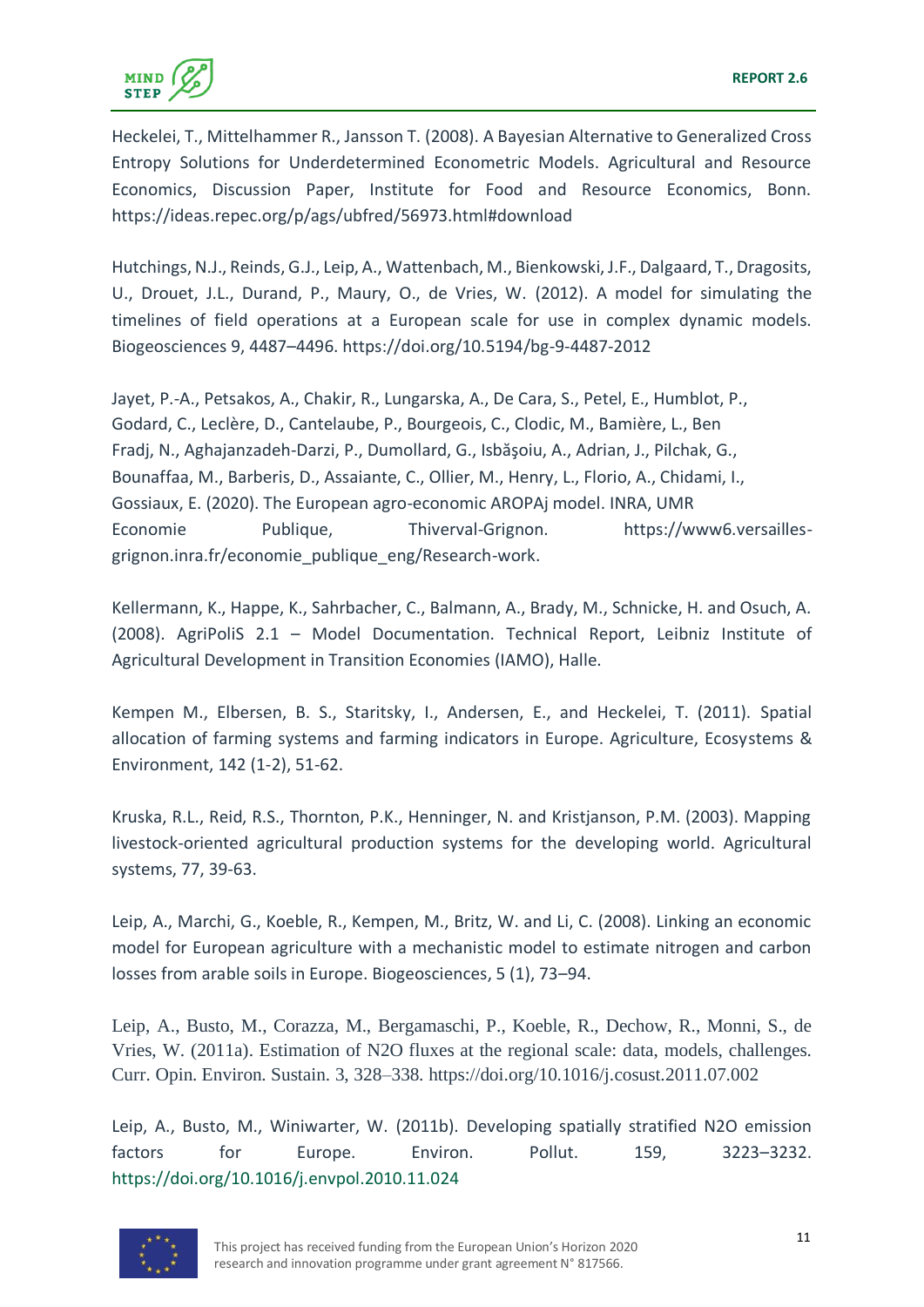

Lamboni, M., Koeble, R., and Leip, A. (2016). Multi-scale land-use disaggregation modelling: Concept and application to EU countries. Environmental modelling & software, 82, 183-217.

Li, X., He, H.S., Wang, X., Bu, R., Hu, Y., Chang, Y. (2004). Evaluating the effectiveness of neutral landscape models to represent a real landscape, Landscape and Urban Planning, 69, pp.137- 148.

Louhichi, K.; Ciaian, P.; Espinosa, M.; Colen, L.; Perni, A. and Gomez y Paloma, S. (2015). An EU-wide individual farm model for Common Agricultural Policy Analysis (IFM-CAP): first application to crop diversification policy. JRC Science and Policy Reports EUR 20910 EN, European Commission. http://publications.jrc.ec.europa.eu/repository/bitstream/JRC92574/jrcreport\_jrc92574.pdf

Louhichi, K., Ciaian, P., Espinosa, M., Perni, A., & Gomez y Paloma, S. (2018). Economic impacts of CAP greening: application of an EU-wide individual farm model for CAP analysis (IFM-CAP). European Review of Agricultural Economics, 45(2), 205-238.

Neumann, K., Elbersen, B., Verburg, P., Staritsky, I., Pérez-Soba, M., de Vries, W., Rienks, W. (2009). Modelling the spatial distribution of livestock in Europe. Landsc. Ecol. 24, 1207–1222. https://doi.org/10.1007/s10980-009-9357-5

OECD (Organisation for Economic Co-operation and Development) (2010). Linkages between Agricultural Policies and Environmental Effects: Using the OECD Stylised Agri-environmental Policy Impact Model. OECD Publishing .Available online: http://dx.doi.org/10.1787/9789264095700-en

Offermann, F., Kleinhanss, W., Huettel, S. and Kuepker, B. (2005). Assessing the 2003 CAP reform impacts on German agriculture, using the farm group model FARMIS. In: Arfini, F. (ed.), Modelling Agriculture Policies: State of the Art and New Challenges, proceedings of the 89th European Seminar of the European Association of Agricultural Economists (EAAE), Parma, Italy, February 3-5, 2005. Parma: Monte Universita Parma Editore, 546–564.

Saura, S., Martinez-Millian, J. (2000): Landscape patterns simulation with a modified random clusters method, Landscape Ecology, 15(7), pp. 661-678.

Schmit, C., Rounsevell, M.D.A., La Jeunesse, I. (2006). The limitations of spatial land use data in environmental analysis. Environmental Science & Policy, 9, 174–188.

Temme, A. J. A. M., & Verburg, P. H. (2011). Mapping and modelling of changes in agricultural intensity in Europe. Agriculture, Ecosystems & Environment, 140(1-2), 46-56.

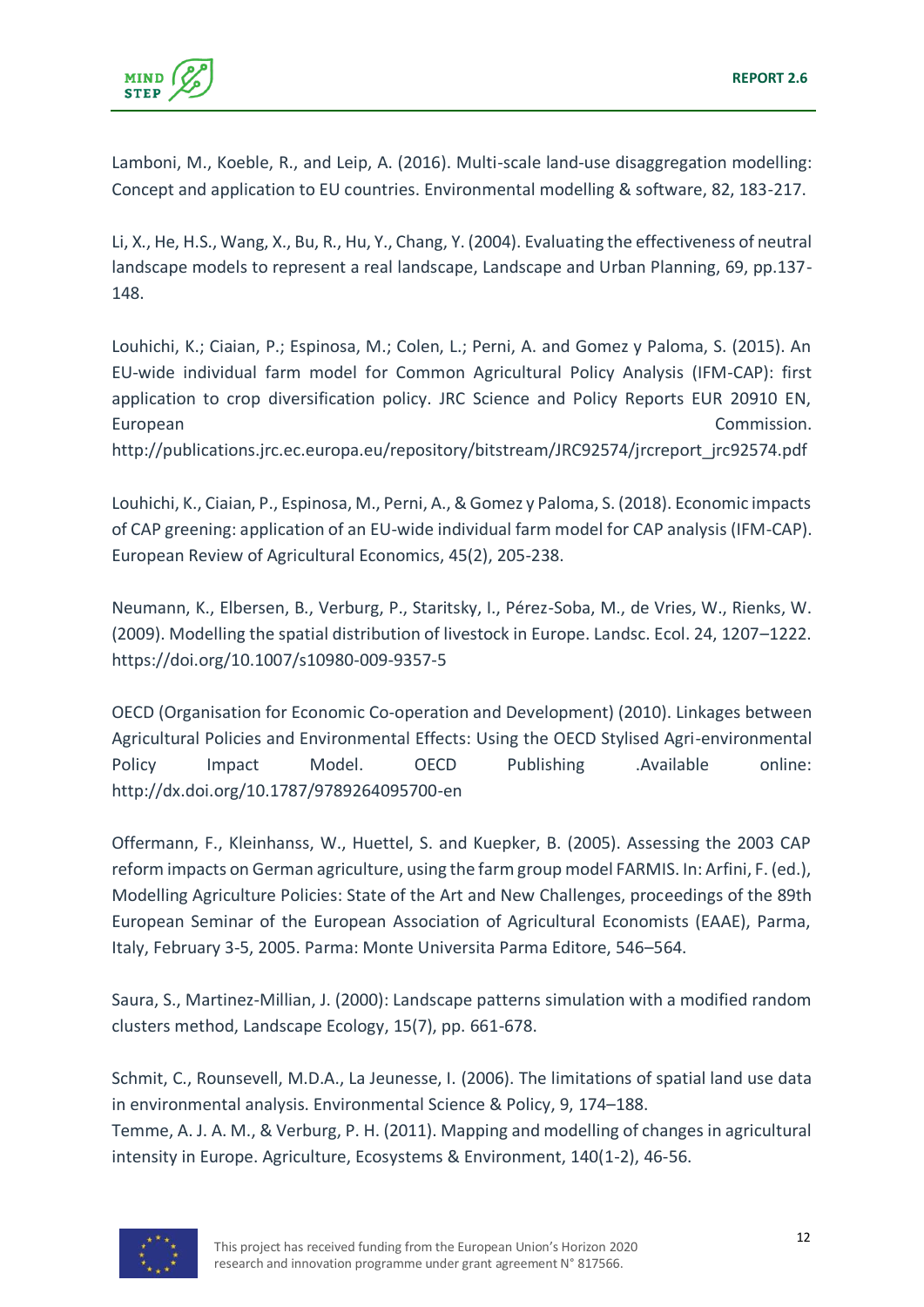

Uthes, S., & Kiesel, J. (2020). Creating a synthetic landscape: Spatial allocation of non-spatial single farm data. Agricultural Systems, 177, 102740.

Uthes, S., Piorr, A., Zander, P., Bieńkowski, J., Ungaro, F., Dalgaard, T., Stolze, M., Moschitz, H., Schader, C., Happe, K., Sahrbacher, A., Damgaard, M., Toussaint, V., Sattler, S., Reinhard, F., Kjeldsen, C., Casini, L., Müller, K. (2011). Regional impacts of abolishing direct payments: An integrated analysis in four European regions. Agricultural Systems, 104(2), 110-121.

Uthes, S., Sattler, C., Zander, P., Piorr, A., Matzdorf, B., Damgaard, M., Sahrbacher, A., Schuler, J., Kjeldsen, C., Heinrich, U. and Fischer, H. (2010). Modeling a farm population to estimate on-farm compliance costs and environmental effects of a grassland extensification scheme at the regional scale. Agricultural Systems, 103(5), 282-293.

Uthes, S., Kiesel, J. (2020). Creating a synthetic landscape: Spatial allocation of non-spatial single farm data. Agricultural Systems, 177, 102740.

Van der Steeg, J.A., Verburg, P.H., Baltenweck, I. and Staal, S.J. (2010). Characterisation of the spatial distribution of farming systems in the Keynyan Highlands. Applied Geography, 30 (2), 239-253.

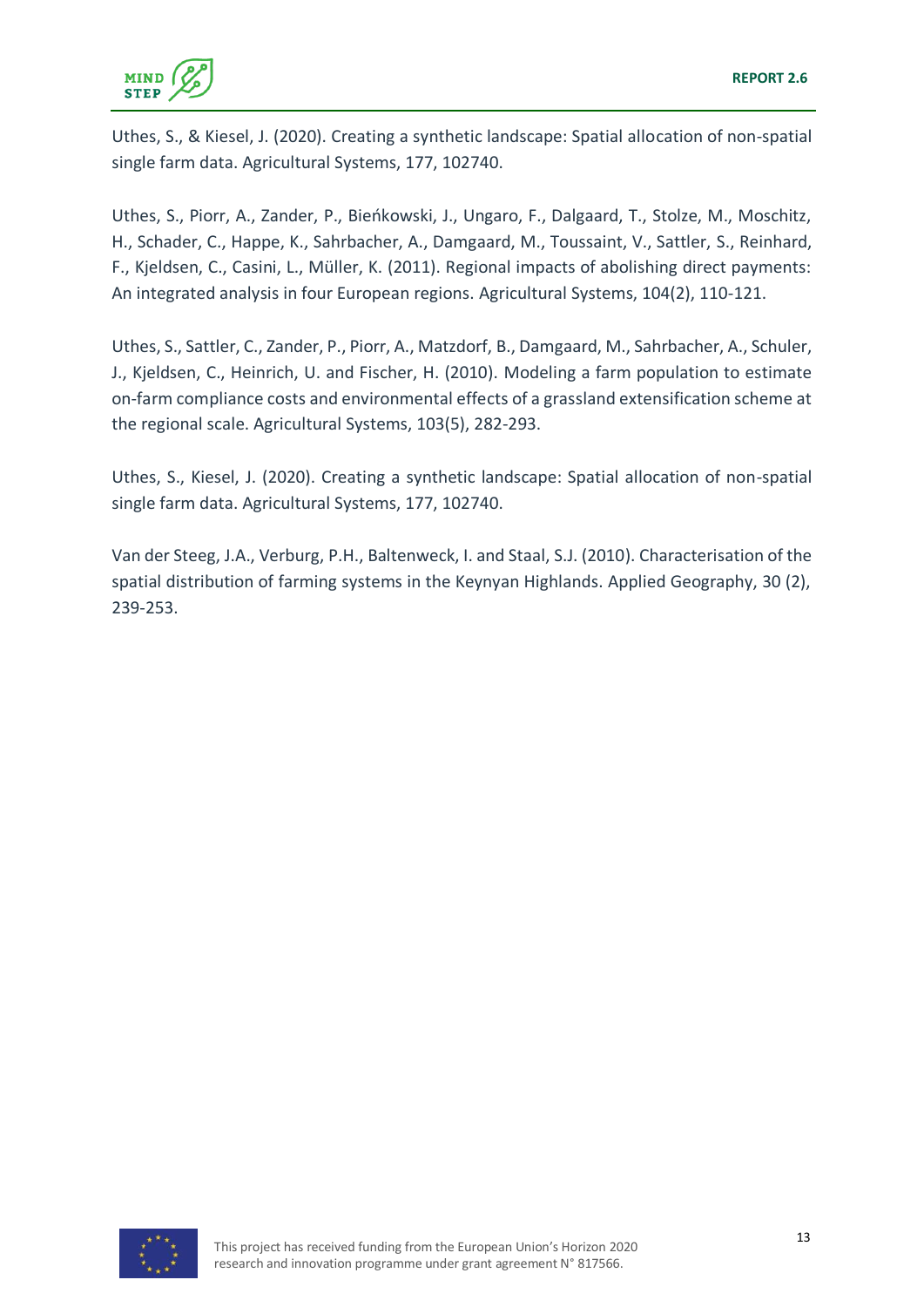

## <span id="page-16-0"></span>**ACKNOWLEDGMENT & DISCLAIMER**

This project has received funding from the European Union's Horizon 2020 research and innovation programme under grant agreement No 817566. Neither the European Commission nor any person acting on behalf of the Commission is responsible for how the following information is used. The views expressed in this publication are the sole responsibility of the author and do not necessarily reflect the views of the European Commission.

Reproduction and translation for non-commercial purposes are authorised, provided the source is acknowledged and the publisher is given prior notice and sent a copy.